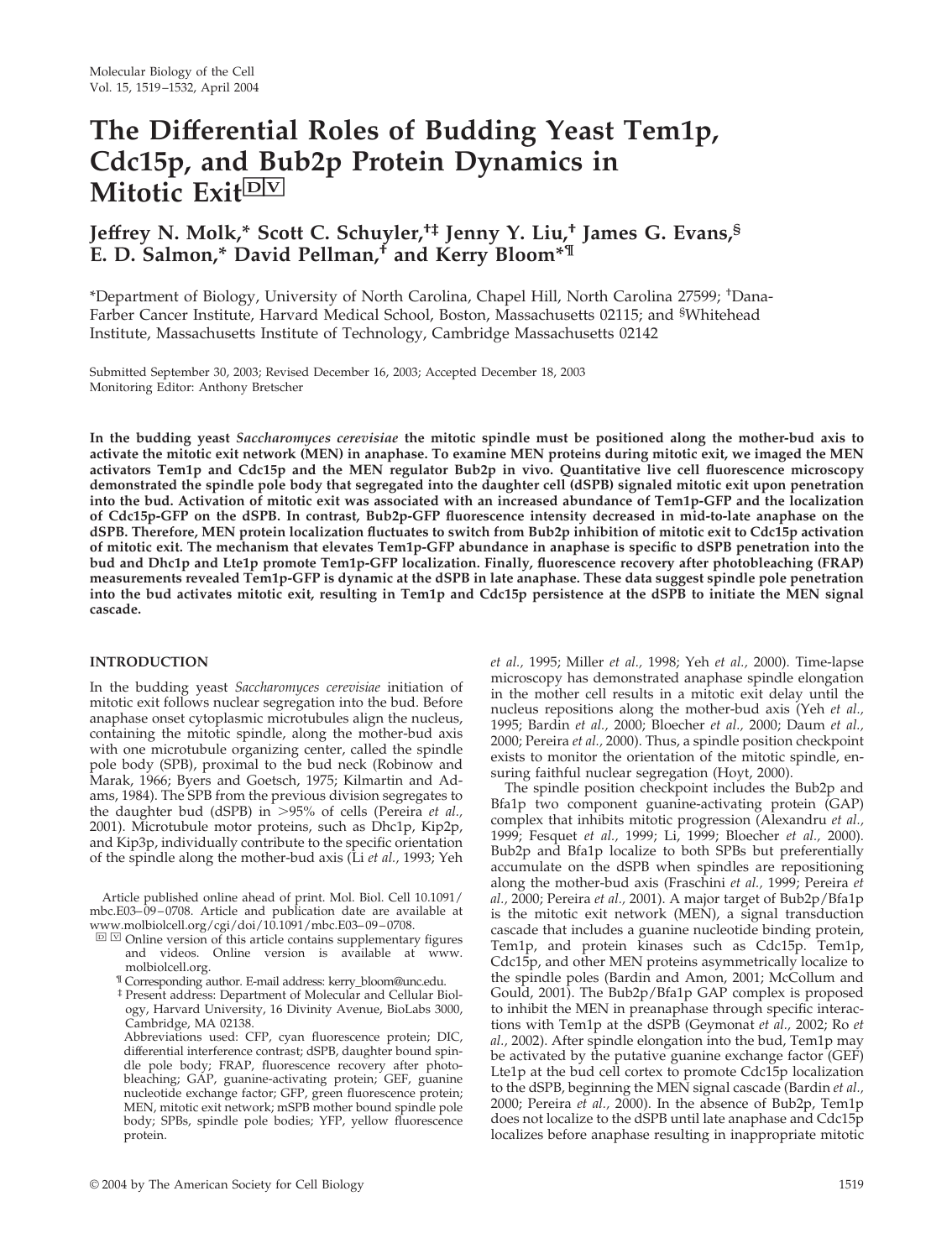#### **Table 1.** *S. cerevisiae* strains

| Strain name     | Relevant genotype                                                                                             | Source or reference     |  |  |
|-----------------|---------------------------------------------------------------------------------------------------------------|-------------------------|--|--|
| L 4852          | MATa ade2-100 leu2-3,-112 his3-11,-15 trp1-1 ura3-1                                                           | G. Fink <sup>a</sup>    |  |  |
| PY 1973         | MATa ade2-100 leu2-3,-112 his3-11,-15 trp1-1 ura3-1 ase1 $\Delta$ ::KAN                                       | Lee et al. (1999)       |  |  |
| PY 2370         | MATa ade2-100 ade3 leu2-3,-112 his3-1,-15 trp1-1 ura3-1 TUB1::GFP-URA3                                        | Tirnauer et al., (1999) |  |  |
| PY 3446         | MATa ade2-100 leu2-3,-112 his3-11,-15 trp1-1 ura3-1 ase1 $\Delta$ :: KAN TUB1:: GFP-URA3                      | Schuyler et al., (2003) |  |  |
| PY 3548         | MATa ade2-100 leu2-3,-112 his3-11,-15 trp1-1 ura3-1 LTE1::3×GFP-URA3                                          | This study              |  |  |
| <b>YEF 473A</b> | MATa trp1 $\Delta$ 63 leu2 $\Delta$ 1 ura3-52 his3 $\Delta$ 200 lys2-801                                      | Bi and Pringle (1996)   |  |  |
| KBY 9201        | MATa trp1∆63 leu2∆1 ura3-52 his3∆200 lys2-801 TEM1::GFP-KAN                                                   | This study              |  |  |
| KBY 9202        | MATa trp1∆63 leu2∆1 ura3-52 his3∆200 lys2-801 CDC15::GFP-KAN                                                  | This study              |  |  |
| KBY 9203        | MATa trp1 $\Delta$ 63 leu2 $\Delta$ 1 ura3-52 his3 $\Delta$ 200 lys2-801 TEM1::GFP-HB                         | This study              |  |  |
| <b>KBY 9205</b> | MATa trp1∆63 leu2∆1 ura3-52 his3∆200 lys2-801 kar9∆:: HB TEM1:: GFP-KAN                                       | This study              |  |  |
| KBY 9208        | MATa trp1 $\Delta$ 63 leu2 $\Delta$ 1 ura3-52 his3 $\Delta$ 200 lys2-801 dhc1 $\Delta$ :: HIS3 TEM1:: GFP-KAN | This study <sup>b</sup> |  |  |
| KBY 9209        | MATa trp1Δ63 leu2Δ1 ura3-52 his3Δ200 lys2-801 SPC29::GFP-KAN                                                  | This study              |  |  |
| KBY 9211        | MATa trp1 $\Delta$ 63 leu2 $\Delta$ 1 ura3-52 his3 $\Delta$ 200 lys2-801 kip2 $\Delta$ :: KAN TEM1:: GFP-HB   | This study              |  |  |
| KBY 9212        | MATa trp1 $\Delta$ 63 leu2 $\Delta$ 1 ura3-52 his3 $\Delta$ 200 lys2-801 kip3 $\Delta$ :: KAN TEM1:: GFP-HB   | This study              |  |  |
| KBY 9217        | MATa trp1∆63 leu2∆1 ura3-52 his3∆200 lys2-801 lte1∆:: HB TEM1:: GFP-KAN                                       | This study              |  |  |
| KBY 9221        | MATa trp1∆63 leu2∆1 ura3-52 his3∆200 lys2-801 BUB2::GFP-KAN                                                   | This study              |  |  |
| KBY 9225        | MATa trp1∆63 leu2∆1 ura3-52 his3∆200 lys2-801 bud6∆::TRP1 TEM1::GFP-KAN                                       | This study <sup>c</sup> |  |  |
| <b>KBY 9228</b> | MATa trp1 $\Delta$ 63 leu2 $\Delta$ 1 ura3-52 his3 $\Delta$ 200 lys2-801 CDC15:: GFP-KAN TUB1:: CFP-URA3      | This study              |  |  |
| KBY 9233        | MATa trp1∆63 leu2∆1 ura3-52 his3∆200 lys2-801 dhc1∆:: HIS3 BUB2:: GFP-KAN                                     | This study <sup>b</sup> |  |  |
| KBY 9234        | MATa trp1∆63 leu2∆1 ura3-52 his3∆200 lys2-801 lte1∆::HB BUB2::GFP-KAN                                         | This study              |  |  |
| KBY 9248        | MATa trp1 $\Delta$ 63 leu2 $\Delta$ 1 ura3-52 his3 $\Delta$ 200 lys2-801 ase1 $\Delta$ :: HB TEM1:: GFP-KAN   | This study              |  |  |

<sup>a</sup> Whitehead Institute, Cambridge, MA.

<sup>b</sup> Parent strain provided by D. Beach, University of North Carolina, Chapel Hill, NC.

<sup>c</sup> Parent strain provided by J. Pringle, University of North Carolina, Chapel Hill, NC.

exit if spindle abnormalities exist (Hoyt *et al.,* 1991; Pereira *et al.,* 2000; Visintin and Amon, 2001). These data suggest Bub2p influences the localization of upstream MEN components at the dSPB.

The asymmetric localization of MEN components has led to a spatial separation mechanism for MEN function (Bardin *et al.,* 2000; Pereira *et al.,* 2000). If the spindle is not positioned along the mother-bud axis the dSPB will not enter the bud and mitotic exit will be delayed by Bub2p-Bfa1p GAP inactivation of Tem1p. Entry of the dSPB into the bud places Tem1p in the same compartment as Lte1p to activate mitotic exit. However, Lte1p GEF activity is required for Lte1p localization at the bud cortex but is not essential for mitotic exit (Yoshida *et al.,* 2003). Furthermore, Lte1p is not required for mitotic exit at physiological temperatures (Shirayama *et al.,* 1994; Adames *et al.,* 2001). A second mechanism for mitotic exit may involve negative regulation by cytoplasmic microtubules (Adames *et al.,* 2001). In this model, mitotic exit proceeds only when cytoplasmic microtubule connections with the bud neck are lost. The spatial separation and cytoplasmic microtubule models are not mutually exclusive and it is possible that both dSPB penetration into the bud and loss of cytoplasmic microtubules at the bud neck are required for cells to exit mitosis.

Models for mitotic exit have not incorporated either the spatial or the temporal regulation of MEN protein localization in living cells. Is there an event associated with spindle elongation, such as dSPB penetration into the bud or dSPB contact with the distal bud cortex, that correlates with mitotic exit? If so, how do the early MEN components Tem1p and Cdc15p localize in response to the initiating event for mitotic exit? Does the MEN inhibitor Bub2p alter its localization on the dSPB during mitotic exit? Do MEN proteins such as Tem1p exchange with the cytoplasmic protein pool? Finally, can Lte1p or regulators of spindle positioning affect the localization of Tem1p on the dSPB?

To investigate these questions, we have used quantitative live cell imaging of fluorescence fusion proteins and measurements of fluorescence recovery after photobleaching (FRAP). The initiating signal for mitotic exit is dSPB penetration into the bud. Additionally, Tem1p-GFP and Cdc15p-GFP persistently accumulate on the dSPB upon bud neck penetration, whereas Bub2p-GFP fluorescence intensity declines in mid-to-late anaphase. Tem1p-GFP on the dSPB is dynamic in late anaphase, indicating the accumulation of Tem1p during anaphase does not result in tight binding to the dSPB. The major increase in Tem1p-GFP fluorescence on the dSPB occurs specifically in the bud compartment and Tem1p-GFP abundance is promoted by the minus-end microtubule motor protein dynein (Dhc1p) and Lte1p. Thus, activation of mitotic exit causes a change in MEN protein abundance and persistence upon dSPB penetration of the bud that drives the progression to interphase.

# **MATERIALS AND METHODS**

#### *Media and Strain Construction*

Media and genetic techniques are described elsewhere (Rose and Broach, 1990). Geneticin (Life Technologies, Invitrogen Co., Carlsbad, CA) or hygromycin B (CellGro Co., Herndon, VA) was used at a concentration of 0.2 or 0.4 μM in YPD. α-factor (Research Genetics, Invitrogen Co., Carlsbad, CA) was used at a final concentration of 10  $\mu$ g/ml. PCR primer sequences are listed in Supplementary Table 1 and *S. cerevisiae* strains used in this study are listed in Table 1.

A wild-type strain expressing GFP-Tub1p (PY 2370) was mated with an ase1∆ strain (PY 1973) to generate PY 3446 (Sikorski and Hieter, 1989; Lee et *al.,* 1999; Tirnauer *et al.,* 1999). pB1594 integrated three tandem copies of GFP at the 3' end of the *LTE1* coding region (Lte1p-3xGFP). The growth of this strain was tested at 14°C and 37°C, and it was similar to wild-type (Supplementary Figure 1A). The Lte1p-3xGFP construct complemented the cold sensitivity of *lte1* $\Delta$  and *ase1* $\Delta$  *lte1* $\Delta$  synthetic lethality at 37°C (Supplementary Figure 1, A and B).

Fusion of GFP to the 3' ends of *TEM1*, *BUB2*, and *CDC15* was constructed by PCR fragment–mediated transformation using the pFA6::*GFP-KANMX* template (Wach *et al.,* 1994). The resulting strains exhibited wild-type growth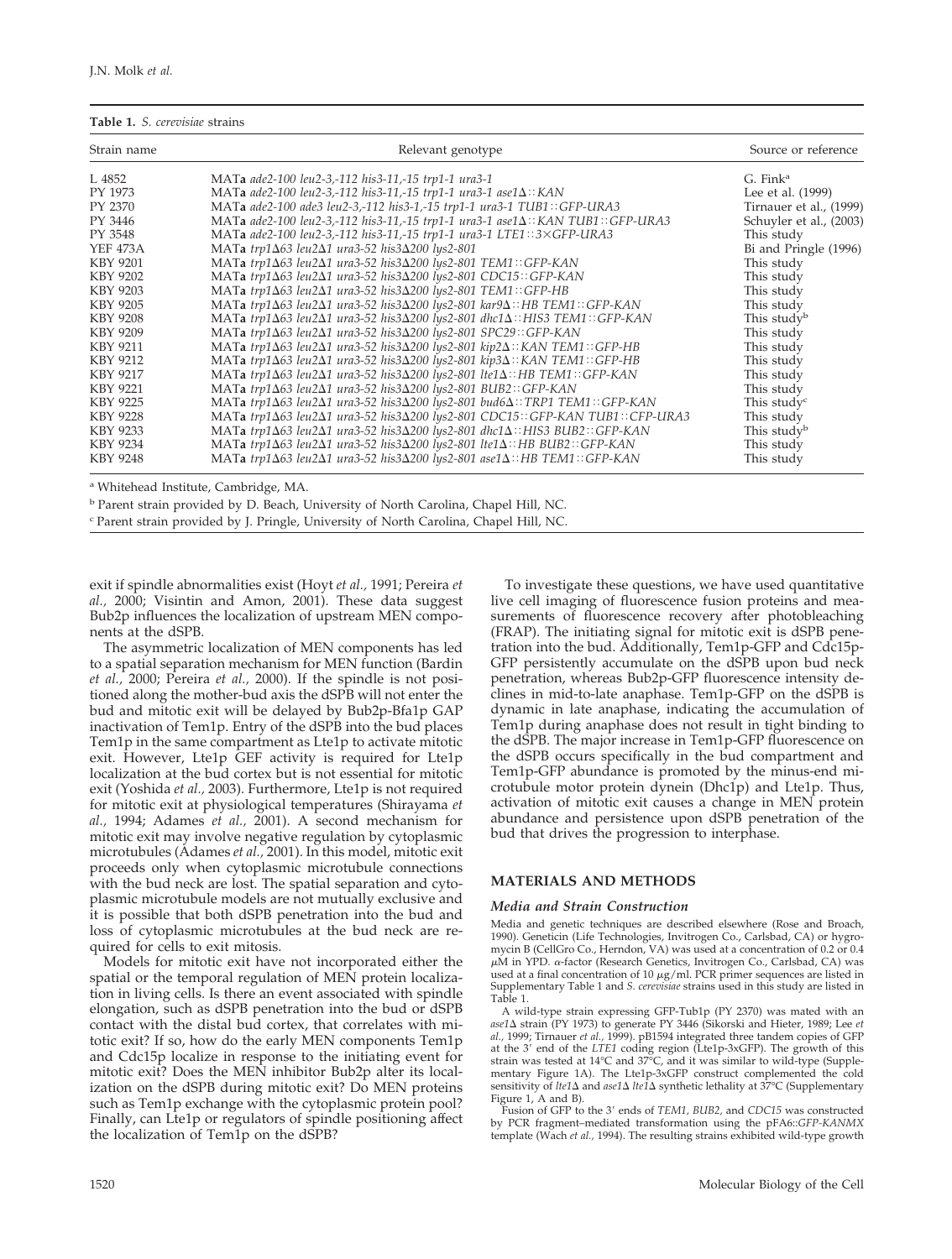rates, indicating neither Tem1p nor Cdc15p function were compromised (Supplementary Figure 2A). Similarly, none of the strains were benomyl sensitive, suggesting the spindle position checkpoint was not abrogated (Supplementary Figure 2B). Gene disruptions were made using PCR fragmentmediated transformation conferring antibiotic resistance (Wach *et al.,* 1994; Longtine *et al.,* 1998; Goldstein and McCusker, 1999). All integrations were confirmed by PCR. Cyan fluorescence protein (CFP)-Tub1p plasmid, derived from pAFS125 (Straight *et al.,* 1997), was linearized with *Stu*I before transformation.

#### *Timing of Mitotic Exit Image Acquisition and Data Analysis*

Liquid log phase *ASE1* and *ase1* A strains expressing GFP-Tub1p were treated with  $\alpha$ -factor for 2 h at 30°C (90% shmoos), released into fresh medium, washed, and imaged 40–50 min later as detailed in Tirnauer *et al.* (1999). Time-lapse movies were made at 25°C by acquiring alternating differential interference contrast (DIC) and epi-fluorescence images in 17 Z-planes of 0.3- $\mu$ m steps (2  $\times$  2 binning) every 2 min. Six hundred-millisecond fluorescence exposure times were used with seven-eighths of the excitation light attenuated by a neutral density filter. DIC exposures were for 30 ms. Fluorescence Z-series from each time point were merged and analyzed as a single projection superimposed on the corresponding DIC image. All image manipulations and measurements were made using Openlab Software v3.0.2 (Improvision, Lexington, MA).

The first image after clear spindle penetration into the bud was designated as  $t = 0$  min for measuring mitotic exit events. This criterion results in a number of instances where the spindle pole is within the bud volume at *t* 0 min. Thus, the resolution of our imaging is 2 min. A cortical interaction was scored when the spindle pole body was  $\leq 0.5$   $\mu$ m from the side of the bud cortex in either a stationary position or a brushing-sweeping motion in two consecutive images. Cells where cortical contact may have occurred at the top or bottom of the cell were omitted. Spindle elongation rates were determined by linear regression of two to four time points from a  $1.5-2-\mu m$  to a  $4-6-\mu m$ bipolar spindle for the fast phase of spindle elongation and two to eight time points from a  $4-6$ - $\mu$ m to a  $8-12$ - $\mu$ m spindle for the slow phase of spindle elongation. Septation was scored as the rotation of the daughter and mother cells relative to one another in DIC images (Yeh *et al.,* 1995; Bi *et al.,* 1998). Measurements were exported to Microsoft Excel (Microsoft Co., Seattle, WA) and statistical comparisons were made using Statview (SAS Institute Inc., Cary, NC) and Kaleidagraph 3.0.4 (Abelbeck Software, Reading, PA).

#### *Native Level Lte1p-3xGFP Localization*

Midlogarithmically growing Lte1p-3xGFP–expressing cells mixed with wildtype untransformed cells were imaged by acquiring 80 plane Z-stacks at 0.2- $\mu$ m steps (1  $\times$  1 binning) with 2-s epi-fluorescence exposures and 30-ms transillumination exposures. Images were deconvolved using 500 iterations an Accelerated-Maximum-Likelihood-Estimation restoration algorithm optimized for low light imaging in Huygens2 (Scientific Volume Imaging, Hilversum, Netherlands). Autofluorescence was subtracted using the nearby untransformed wild-type cells. The data were rendered using the "Simulated Fluorescence Process" algorithm within Imaris3 (Bitplane, Zurich, Switzerland).

#### *Live Cell Analysis of MEN Fluorescence Fusion Proteins*

Midlogarithmic phase cells expressing Tem1p-GFP, Bub2p-GFP, Cdc15p-GFP, and CFP-Tub1p were imaged as described elsewhere at ~22°C (Shaw *et al.,* 1997a; Maddox *et al.,* 2000). Image processing was performed with Meta-Morph software (Universal Imaging Co., West Chester, PA). Three- or five-<br>plane Z-series at 0.75-µm steps (2 × 2 binning) were acquired every 2 min with 400-ms epi-fluorescence exposures and a single 100-ms DIC exposure  $(1 \times 1)$  binning). For two color imaging, the yellow fluorescence protein (YFP) epi-fluorescence exposure time was 500 ms, and the CFP epi-fluorescence exposure time was 350 ms.

#### *MEN Fluorescence Fusion Protein Image Analysis*

Three-dimensional stacks of Tem1p-GFP, Bub2p-GFP, Cdc15p-GFP, or CFP-Tub1p time-lapse movies were compiled into a single maximum projection for each time point (Shaw *et al.,* 1997a). Fluorescence intensity measurements were made by placing a 35–40 pixel<sup>2</sup> circle around a Tem1p-GFP or Bub2p-GFP signal and the integrated intensity was recorded to a linked Microsoft Excel spreadsheet. The mSPB fluorescence intensities of Tem1p-GFP are overestimates because cells with no mSPB fluorescence were not measured. Background fluorescence was subtracted by placing the same measurement circle in three different nearby intracellular regions without a Tem1p-GFP or Bub2p-GFP signal and the three measurements were averaged to give a single data point for each time interval. Three-dimensional static images, where a single five-plane Z-series at  $0.75$ - $\mu$ m steps was acquired, were not compiled; the brightest signal from the five planes was used to generate the single data point. To determine the stage of mitosis, bud size and position of the SPB relative to the bud neck were used. A signal proximal to the bud neck was scored as preanaphase; a signal moving toward the daughter cortex or in between the bud neck and daughter cell cortex was scored as anaphase spindle elongation; a signal directly adjacent to the daughter cell cortex was scored as late anaphase. Student's two-tailed *t* test was used for all statistical analysis, and  $p < 0.01$  was considered significant.

For Tem1p-GFP fluorescence intensity measurements during anaphase, nine living cells were imaged as above (no binning) and three-plane Z-series were compiled. Each dSPB was measured for fluorescence intensity and distance from the Tem1p-GFP signal to the center of the bud neck using Track Points in MetaMorph. All measurements were averaged and at least two measurements were used for each time point. Spindle length was recorded using the linear calibrated distance between two Tem1p-GFP foci. Anaphase onset was marked at  $t = 0$  min and any time before anaphase onset was denoted as a negative value (i.e.,  $t = -8$  min). Single Bub2p-GFP cells were analyzed similarly using  $2 \times 2$  binned images of compiled five-plane Z-series.

#### *FRAP of Tem1p-GFP*

FRAP experiments were performed as detailed elsewhere (Maddox *et al.,* 2000; Kosco *et al.,* 2001). Cells were photobleached with a 35-ms laser pulse. For Tem1p-GFP a single focal plane with a 400-ms epi-fluorescence exposure time was obtained for three data points before photobleaching and 10 data points after photobleaching at 3-s intervals followed by 10 data points obtained at 10-s intervals, and then four to six data points at 30-s intervals. Thus, each recovery was measured for  $\sim$ 270 s. Aperiodic DIC images (100-ms exposure time) were acquired for each experiment as well. Recovery was not significantly altered by photobleaching due to image acquisition for up to 30 frames acquired in unbleached cells (our unpublished results). A  $5 \times 5$ -pixel box was used to make fluorescence intensity measurements. Intracellular background was subtracted according to the methods above and three measurements were averaged for each data point. Dividing the dSPB fluorescence intensity measured immediately after photobleaching by the fluorescence intensity before photobleaching indicated an average of 4% of Tem1p-GFP remained unbleached at the dSPB before recovery (our unpublished results).

Fluorescence recovery, or the loss of bleached fluorescence at the dSPB, was initially analyzed by assuming a single rate constant as follows (Salmon *et al.,* 1984; Saxton *et al.,* 1984; Wadsworth and Salmon, 1986):

$$
F_{\infty} - F(t) = [F_{\infty} - F(0)]e^{-kt}, \tag{1}
$$

where  $F_\infty$  is the average intensity of the bleached region after maximum recovery,  $F(t)$  is the fluorescence intensity at each time point ( $t = 0$  s was immediately after photobleaching),  $F(0)$  is the fluorescence intensity at  $t = 0$  s, *k* is the rate constant for exponential decay, and *t* is time. The natural logarithm of the quantity on the left side of the following equation derived from (Eq. 1):

$$
\frac{F_{\infty} - F(t)}{F_{\infty} - F(0)} = e^{-kt},\tag{2}
$$

was plotted vs. time for analysis. A single straight line on this logarithmic plot predicts a single rate constant but the two slopes for Tem1p-GFP indicated a fast recovery fraction and a slow recovery fraction. To analyze the biphasic nature of bleached subunit disassociation, the data from Eq. 2 that generated the logarithmic plot were exported to SigmaPlot 8.0 (SPSS Science, Chicago, IL) and analyzed using the Exponential Decay function (Double, 4 Parameter) for two rate constants that follow from the formula:

$$
\frac{F_{\infty} - F(t)}{F_{\infty} - F(0)} = f_f * (e^{-kf}) + f_s * (e^{-ks})
$$
\n(3)

where the fast phase and slow phase rate constant  $(k_f$  and  $k_s$ ), and the fraction of recovery due to the fast and slow phases (*f*<sup>f</sup> and *f*s) were calculated. Using these rate constants and recovery values we generated a best-fit biphasic recovery curve for the theoretical association of unbleached subunits to the dSPB with the formula:

$$
F(t) = F(0) + f_f * (F_\infty - F(0)) * (1 - e^{-k\Delta t}) + f_s * (F_\infty - F(0)) * (1 - e^{-k\Delta t}), \tag{4}
$$

where  $\Delta t = t - t_0$ . The best-fit data for single and biphasic recovery were plotted separately with the experimental data for comparison.

To determine the fraction of Tem1p-GFP that recovers to the dSPB within the imaging interval, we calculated the fluorescence recovery ratio, *R* (Howell *et al.,* 2000):

$$
R = \frac{F_{\infty} - F(0)}{F_{\text{pre}^*} - F(0)}.
$$
\n(5)

The fluorescence intensity before photobleaching ( $F_{\text{pre}^*}$ ) was determined by multiplying each of the three fluorescence intensity measurements before photobleaching  $(F(t)<sub>pre</sub>)$  by the ratio of total cellular fluorescence intensity immediately after photobleaching ( $F_{c\text{-post}}$ ) to the total cellular fluorescence intensity immediately before photobleaching ( $F_{\text{c-pre}}$ ):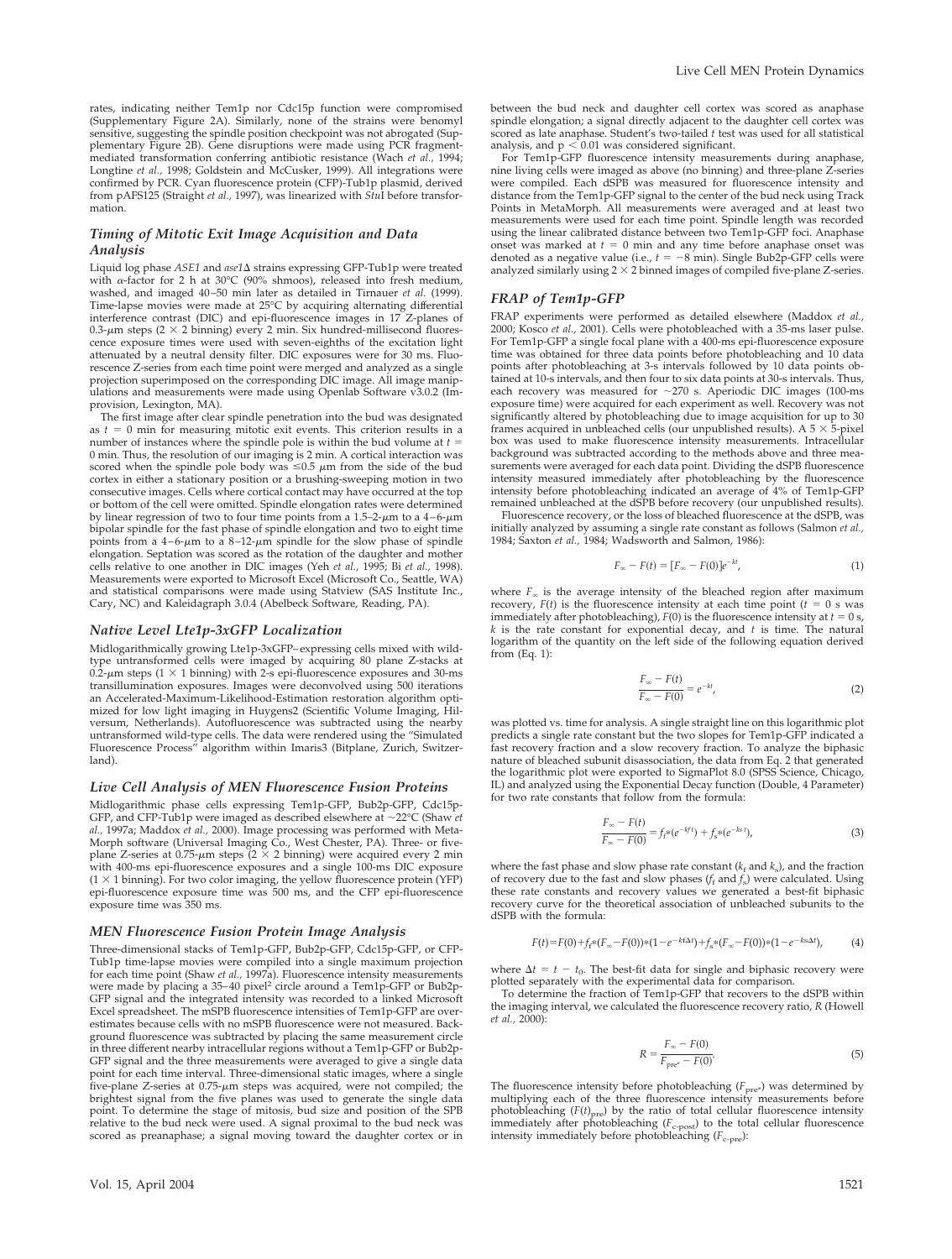

$$
F(t)_{\text{pre-corr}} = F(t)_{\text{pre}} \frac{F_{\text{cpost}}}{F_{\text{c-pre}}}.
$$
\n(6)

The three corrected fluorescence intensity values  $(F(t)_{\text{precorr}})$  were averaged to a single prebleach data point  $(F_{pre^*})$  used in Eq. 5. This will correct for the fraction of Tem1p-GFP fluorophore in the total protein pool destroyed by the laser pulse during photobleaching and averaged 20% in each experiment.

#### **RESULTS**

#### *Spindle Pole Body Passage through the Bud Neck Signals Mitotic Exit*

A connection between spindle morphology during anaphase and mitotic exit has not been established. We analyzed wild-type cells expressing GFP-Tub1p to determine if there is an event associated with spindle elongation that correlates with mitotic exit (Figure 1,  $\overline{A}$  and B). The average time from dSPB passage through the bud neck to contact with the distal bud cortex was 6 min (Figure 2A), and the mean interval from dSPB-cortical contact to septation was 16 min (Figure 2B). The time from dSPB penetration into the bud to septation was 22 min (Figure 2C), demonstrating a strict temporal link between dSPB entry into the bud, completion of mitotic exit, and septation.

dSPB penetration into the bud is coincident with spindle elongation. Using *ase1* $\Delta$  cells that exhibit premature spindle breakdown in early anaphase (Pellman *et al.,* 1995; Schuyler *et al.,* 2003), we tested if there is a requirement for a stable anaphase spindle to signal mitotic exit. The behavior of spindle poles in *ase*1 $\Delta$  mutants was similar to wild-type cells (Figure 1, C and D). The mean intervals between dSPB entry into the bud and cortical contact, cortical contact and septation, and entry into the bud and septation were indistinguishable in *ase1*  $\Delta$  cells when compared with wild-type (Figure 2, A–C; wild-type:  $n = 56$ ; *ase* $1\Delta$ :  $n = 50$ ). Thus, dSPB penetration into the bud signals mitotic exit.

**Figure 1.** Time-lapse series of anaphase in haploid wild-type (A and B) and *ase1*  $\Delta$  mutant (C and D) cells expressing a GFP-Tub1p (Bar, 2  $\mu$ m). (A) An example of an early contact event between the SPB and the distal bud cortex, relative to the mean value of the population, in a wild-type cell. Early spindle pole body-cortical contact (3.0 min, red arrow), septation (21.6 min, yellow arrow), and cell separation (43.7 min) from the time of spindle pole body entry into the bud (0.0 min). (B) An example of a late contact event between the SPB and the distal bud cortex, relative to the mean population value, in a wild-type cell. Late spindle pole body-cortical contact (9.7 min, red arrow), septation (21.8 min, yellow arrow), and cell separation (46.8 min) from the time of spindle pole body entry into the bud (0.0 min). (C) An example of an early contact event in an *ase1*  $\Delta$  cell. Early spindle pole body-cortical contact (2.9 min, red arrow), septation (24.1 min, yellow arrow), and cell separation (51.7 min) from the time of spindle pole body entry into the bud (0.0 min). (D) An example of a late contact event in an *ase1* $\Delta$  cell. Late spindle pole body-cortical contact (12.3 min, red arrow), septation (24.8 min, yellow arrow), and cell separation (45.8 min) from the time of spindle pole body entry into the bud (0.0 min).

To test whether dSPB penetration into the bud compartment or direct contact between the dSPB and the bud cortex distal from the bud neck signals mitotic exit, we determined if there was a significant correlation between dSPB entry into the bud, distal cortical contact, and septation. If there is a direct correlation between the timing of any two of these events, the slope of the best-fit line should equal 1; if the events are not correlated the slope will be 0. The timing of dSPB entry into the bud to the first contact with the distal bud cell cortex does not correlate with the timing of dSPB entry into the bud to septation (0.086  $\pm$  0.212, Figure 2D). Therefore septation does not correlate with dSPB-distal cortical contact.

Because the interval between dSPB entry into the bud and septation is essentially invariant (Figure 2C), a longer interval from dSPB penetration into the bud to distal cortical contact predicts a shorter interval between distal cortical contact and septation or a negative correlation. The timing of dSPB entry of the bud to distal cortical contact vs. the timing of distal cortical contact to septation was negatively correlated  $(-0.914 \pm 0.212)$ ; Figure 2E). Therefore, dSPB entry into the bud triggers septation. Moreover, the total amount of time the dSPB spends in contact with the daughter cell cortex as a percentage of the total time the dSPB spends within the bud does not predict the timing of septation (0.000  $\pm$  0.066; Figure 2F). Similarly, *ase*1 $\Delta$ cells showed neither a relationship between the time of initial dSPB-distal cortical contact and septation (0.192  $\pm$  0.219; Figure 2G) nor between the percentage of time the dSPB contacted the cell cortex and septation  $(-0.005 \pm 0.093)$ ; Figure 2H). Together these data provide strong evidence that dSPB penetration into the bud, and not dSPB-distal cortical contact or stable anaphase spindle elongation, triggers mitotic exit.

## *Tem1p-GFP Distribution Changes during Spindle Positioning and Spindle Elongation*

The accumulation of Tem1p on the dSPB during mitosis could link spindle alignment and dSPB passage into the bud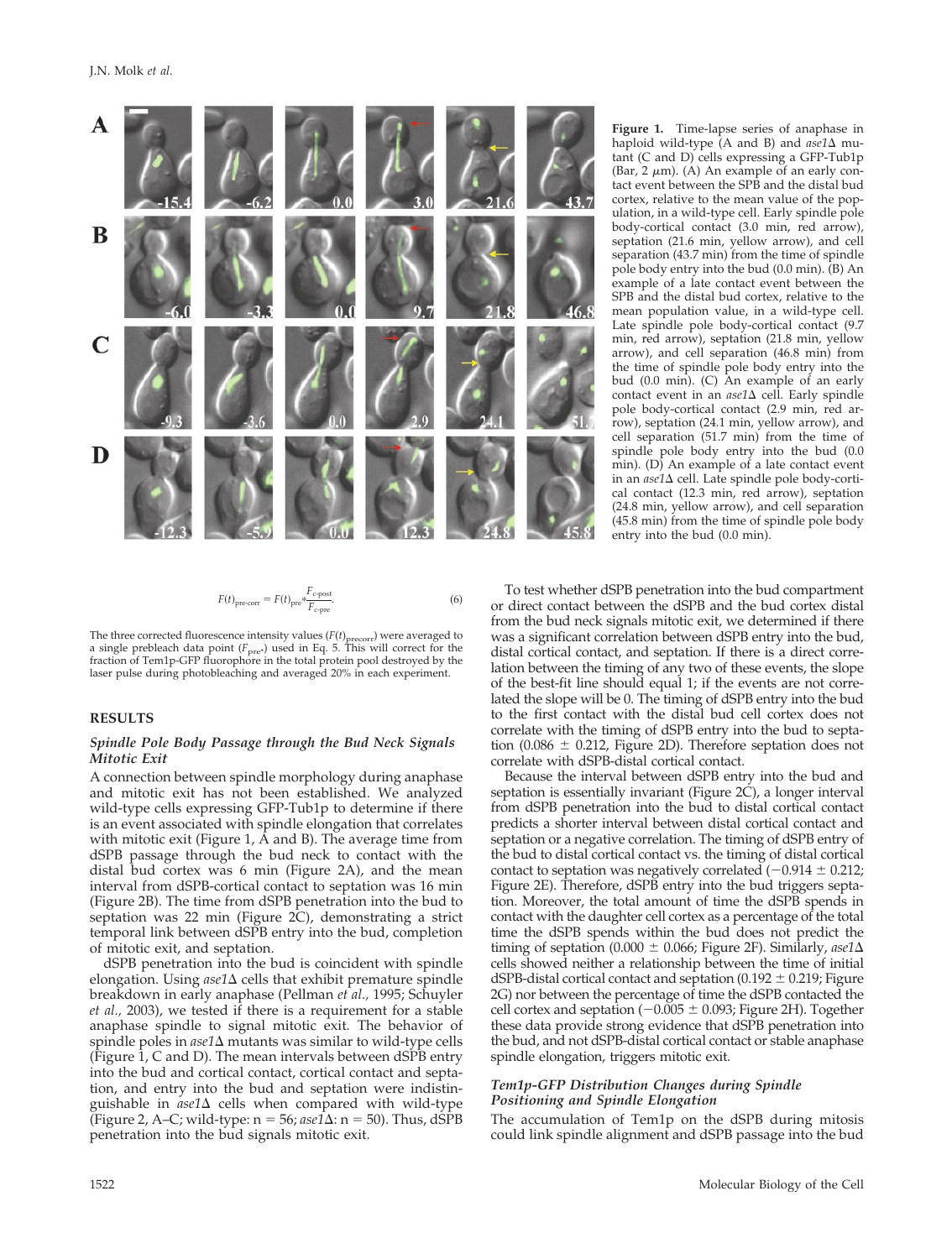

**Figure 2.** The timing of mitotic exit correlates best with entry of the daughter spindle pole body into the bud and is not affected by premature spindle collapse. The box plots in A to C display the upper and lower quartiles as the boundaries of the box with the horizontal line inside the box denoting the median. The whiskers indicate the boundaries of the outliers which are represented by small circles and were defined by data greater than the quantity (upper quartile + [1.5\*interquartile distance]) or less than (lower quartile - [1.5\*interquartile distance]). wt denotes wild-type cells analyzed.  $n = 56$  wt cells and 50 *ase1* $\Delta$  cells. (A) The time of spindle pole body entry into the bud to cortical contact is not different in an  $ase1\Delta$  mutant compared with wild-type (p =  $0.3408 < 0.9500$ ). (B) The time of daughter cell cortical contact to septation is not different in an  $ase1\Delta$  mutant from wild-type ( $p = 0.4408 < 0.9500$ ). (C) The timing of spindle pole body entry into the bud to septation in an  $ase1\Delta$  mutant is not different from wild-type ( $p = 0.8773 < 0.9500$ ). (D) There is no correlation between spindle pole body contact with the bud cortex and the timing of the initiation of septation in wild-type cells (slope of 0.086  $\pm$  0.212; mean  $\pm$  SE). (E) There is negative correlation between the timing of spindle pole body contact with the bud cortex and the time between cortical contact and the initiation of septation in wild-type cells (slope of  $-0.914 \pm 0.212$ ). (F) There is no correlation between the duration of the spindle pole body contact with the bud cortex and the initiation of septation in wild-type cells (slope of  $0.000 \pm 0.066$ ). (G) There is no correlation between spindle pole body contact with the bud cortex and the initiation of septation in *ase1*  $\Delta$  cells (slope of 0.192  $\pm$  0.219). (H) There is no correlation between the duration of the spindle pole body contact with the bud cortex and the initiation of septation in  $ase1\Delta$  cells (slope of  $-0.005\pm$ 0.093).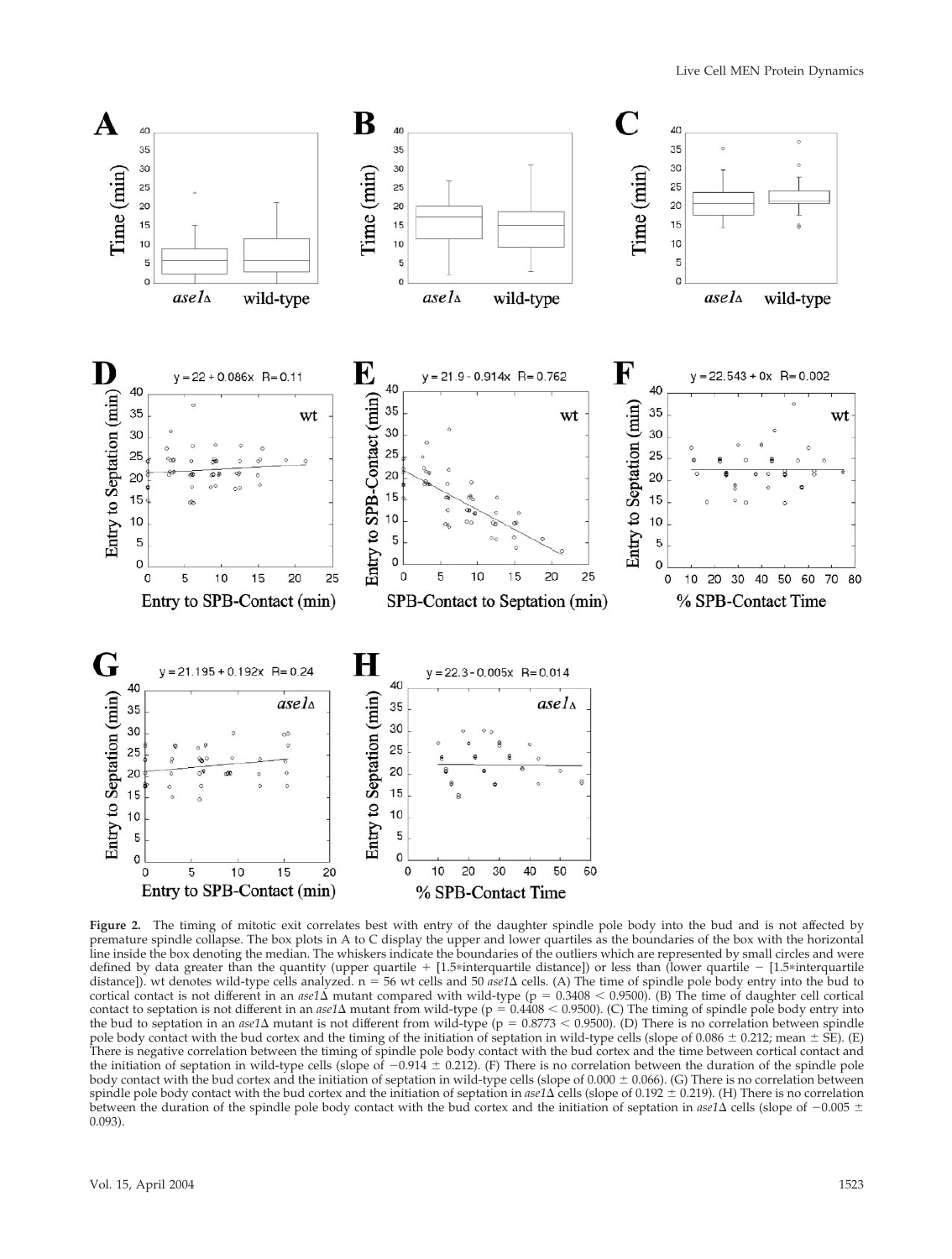

**Figure 3.** Tem1p-GFP accumulates in response to spatial positioning during mitosis  $(\bar{\text{Bar}}, 5 \mu \text{m})$ . (A) Cell undergoing spindle rotation before anaphase expressing Tem1p-GFP. Arrow indicates mSPB. (0 min) The mitotic spindle is oriented parallel to the bud neck and one SPB was preferentially labeled with Tem1p-GFP. (5 min) Spindle positioning altered Tem1p-GFP fluorescence intensity. (20 min) As spindle rotation is completed Tem1p-GFP clearly localized preferentially to the dSPB. (B) Tem1p-GFP localization during anaphase elongation of the mitotic spindle. Arrow denotes dSPB. (0 min) Tem1p-GFP labeled the mSPB at an apparent equal intensity to Tem1p-GFP on the dSPB. (14 min) On spindle elongation Tem1p-GFP was dim on the mSPB but intensely labeled the dSPB. (28 min) Tem1p-GFP appeared to increase in fluorescence intensity in late anaphase on the dSPB. (C) Three representative *dhcl*  $\Delta$  cells expressing Tem1p-GFP with elongated spindles in the mother cell.

with activation of the MEN. To examine the localization and dynamics of Tem1p, GFP was fused to the 3' end of the endogenous *TEM1* locus. In cells where the spindle has not aligned along the mother-bud axis Tem1p-GFP often localized preferentially to one SPB that subsequently positioned on the mother side of the bud neck (Figure 3A). This asymmetric accumulation was usually maintained until anaphase onset. However, in a small fraction of cells, both SPBs were labeled equally with Tem1p-GFP in preanaphase (Figure 3B, 0 min). Anaphase onset in all wild-type Tem1p-GFP expressing cells resulted in a fluorescence intensity increase on the dSPB in the bud (Figure 3B, Supplementary Movie 1). After spindle breakdown Tem1p-GFP was lost from the dSPB and was not detected at any other structure in the cell (our unpublished results). Tem1p-GFP on the mSPB localized at least transiently in  $>80\%$  of living cells during spindle alignment and/or spindle elongation, indicating Tem1p localizes to both SPBs before and during mitotic exit activation.

To quantitate the levels of Tem1p-GFP on spindle poles in wild-type cells, we measured the fluorescence intensity of Tem1p-GFP during mitosis for cells imaged in three dimensions in the population and over time (see Table 2 for summary of all fluorescence intensity measurements). On average Tem1p-GFP was more intense on the dSPB, indicating Tem1p-GFP preferentially accumulated on the SPBs that entered the daughter cell during mitosis (Figure 4A). In addition, Tem1p-GFP increased in fluorescence intensity on dSPBs as spindles elongated (Figure 4A). By late anaphase Tem1p-GFP was two times as intense on the

|                                  | Genetic          | Fluorescence | p             |  |
|----------------------------------|------------------|--------------|---------------|--|
| SPB measured <sup>a</sup>        | background       | ratiob       |               |  |
|                                  | Spc29p-GFP       |              |               |  |
| dSPB (PA vs. $LA$ ) <sup>c</sup> | Wild-type        | 1:1.34       | >0.05         |  |
| mSPB (PA vs. LA)                 | Wild-type        | 1:1.03       | > 0.10        |  |
|                                  |                  |              |               |  |
|                                  | Tem1p-GFP        |              |               |  |
| dSPB (PA vs. LA)                 | Wild-type        | 1:2.02       | ${<}10^{-6d}$ |  |
| mSPB (PA vs. LA)                 | Wild-type        | 1:1.41       | < 0.05        |  |
| dSPB                             | $\Delta$ ase $1$ | 1.08:1       | > 0.10        |  |
| dSPB                             | $\Delta$ lte $1$ | 0.54:1       | ${<}10^{-7}$  |  |
| dSPB                             | $\Delta$ kar $9$ | 0.76:1       | < 0.02        |  |
| dSPB                             | $\Delta bud6$    | 1.00:1       | > 0.10        |  |
| dSPB                             | $\Delta dhc1$    | 0.63:1       | $< 10^{-4}$   |  |
| dSPB                             | $\Delta$ kip2    | 0.72:1       | < 0.02        |  |
| dSPB                             | $\Delta$ kip3    | 1.43:1       | < 0.01        |  |
|                                  | Bub2p-GFP        |              |               |  |
| dSPB (PA vs. LA)                 | Wild-type        | 1.03:1       | > 0.10        |  |
| dSPB (PA)                        | $\Delta$ lte $1$ | 1.10:1       | > 0.10        |  |
| dSPB (LA)                        | $\Delta$ lte $1$ | 0.88:1       | > 0.10        |  |
|                                  |                  |              |               |  |

**Table 2.** Summary of fluorescence intensity measurements

<sup>a</sup> Late anaphase spindle pole measured unless noted.

<sup>b</sup> Mutant vs. wild-type ratio reported unless indicated otherwise.

<sup>c</sup> PA, preanaphase spindle pole measured; LA, late anaphase spindle pole measured.

<sup>d</sup> Bold type denotes statistically significant difference.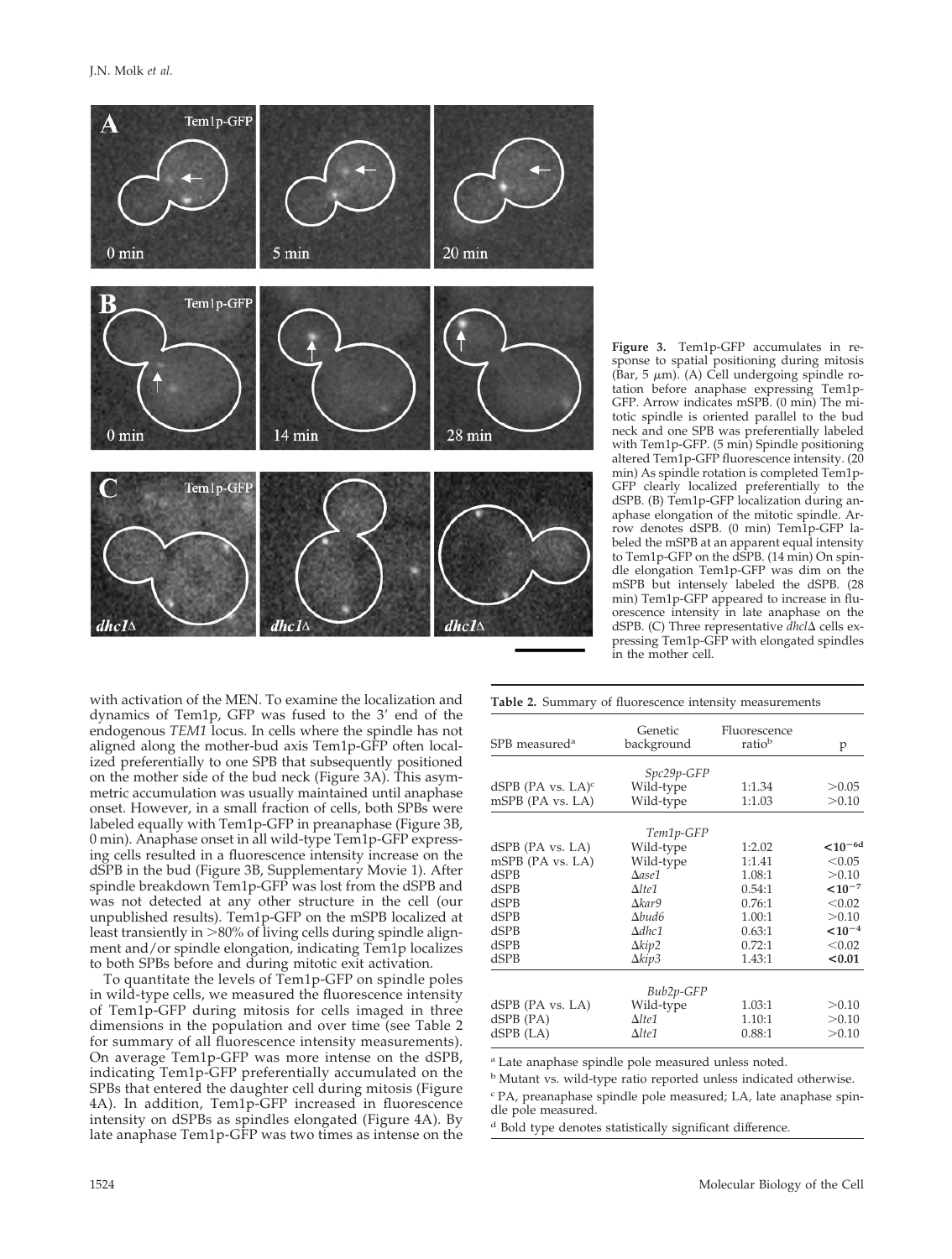**Figure 4.** Fluorescence intensity measurements of Tem1p-GFP. (A) Fluorescence intensity measurements of Tem1p during mitosis. mSPBs are overestimated as those cells with no mSPB focus were not accounted for. Error bars indicate SD for each measurement. dSPB ( $\Box$ ):  $n = 38$  (preanaphase), 23 (spindle elongation), and 50 (late anaphase). mSPB ( $\square$ ):  $n = 20$  (preanaphase), 27 (spindle elongation), and 39 (late anaphase). (B) Average distance and intensity measurements for Tem1p-GFP of nine cells during spindle elongation. Black squares, average relative Tem1p-GFP fluorescence intensity in arbitrary units (AU); gray triangles, average distance from the Tem1p-GFP focus to the center of the bud neck in microns. Spindle lengths based on distance from dSPB to transient mSPBs labeled with Tem1p-GFP: preanaphase, 1.99  $\mu$ m; 0-10 min, 3.47  $\mu$ m; 12-20 min, 5.14  $\mu$ m; 22–30 min, 5.83  $\mu$ m; and ≥32 min, 6.84  $\mu$ m.

dSPB, a significant difference from preanaphase cells ( $p <$  $1 \times 10^{-6}$ ). Tem1p-GFP did not significantly increase on the mSPB from preanaphase to late anaphase ( $p > 0.10$ ). As a control, we measured the structural SPB component Spc29p and found Spc29p-GFP does not double in fluorescence intensity on either SPB during mitosis ( $p > 0.05$ ). Recording individual cells progressing through mitosis demonstrated that the increase in Tem1p-GFP fluorescence intensity closely followed dSPB penetration into the daughter cell (Figure 4B). The fluorescence signal peaked in late anaphase when the spindle reached maximum elongation. The mSPB Tem1p-GFP signal was variable during spindle elongation and did not display a consistent localization pattern preventing analysis similar to the dSPB.

The increase in Tem1p-GFP on the dSPB during spindle elongation could be due to spindle pole penetration into the bud or could be a consequence of anaphase onset. To distinguish between these possibilities, we deleted the dynein heavy chain (*DHC1*), resulting in a fraction of cells where the spindle does not align along the mother-bud axis and anaphase spindle elongation occurs entirely within the mother cell (Li *et al.,* 1993; Yeh *et al.,* 1995). In dhc1∆ mutants where the spindle was elongated within the mother cell, Tem1p-GFP labeled both SPBs and did not display the increased asymmetric fluorescence intensity characteristic of wild-type spindle elongation (Figure 3C). Together, these data suggest as anaphase proceeds Tem1p accumulates and persists at the dSPB upon penetration into the daughter cell.



## *Cdc15p Localization Coincides with Spindle Elongation in Anaphase*

If the MEN is activated when Tem1p-GFP fluorescence increases, then the downstream protein kinase Cdc15p should accumulate at the dSPB upon penetration into the bud. We constructed a strain expressing Cdc15p-GFP as well as CFP-Tub1p to determine the accumulation of Cdc15p at the dSPB relative to spindle elongation into the bud. Cdc15p-GFP accumulated at the dSPB 4 min after anaphase onset when the dSPB began to penetrate the bud neck (Figure 5B, 4 min). The mSPB was not labeled with Cdc15p-GFP during early anaphase, indicating that the initial localization of Cdc15p-GFP is specific for penetration of the bud. As anaphase proceeded, Cdc15p-GFP continued to accumulate on the dSPB and also localized to the mSPB (Figure 5B, 16 and 24 min). Therefore, the timing of Cdc15p localization to the dSPB coincided both with the increase in Tem1p accumulation after anaphase onset and dSPB penetration into the bud.

#### *Bub2p-GFP Decreases on the dSPB during Late Anaphase*

When the MEN is activated, does the localization of Bub2p change in living cells? In wild-type cells both Tem1p-GFP and Cdc15p-GFP increase in fluorescence intensity on the dSPB during anaphase (Figures 3 and 5). To determine if Bub2p localization is altered during anaphase, GFP was fused to the C-terminus of Bub2p. Bub2p-GFP increased in fluorescence intensity on the dSPB during anaphase spindle elongation and then decreased in fluorescence intensity in late anaphase (Figure 6A; Supplementary Movie 2). Bub2p-GFP fluorescence intensity on the mSPB was lost soon after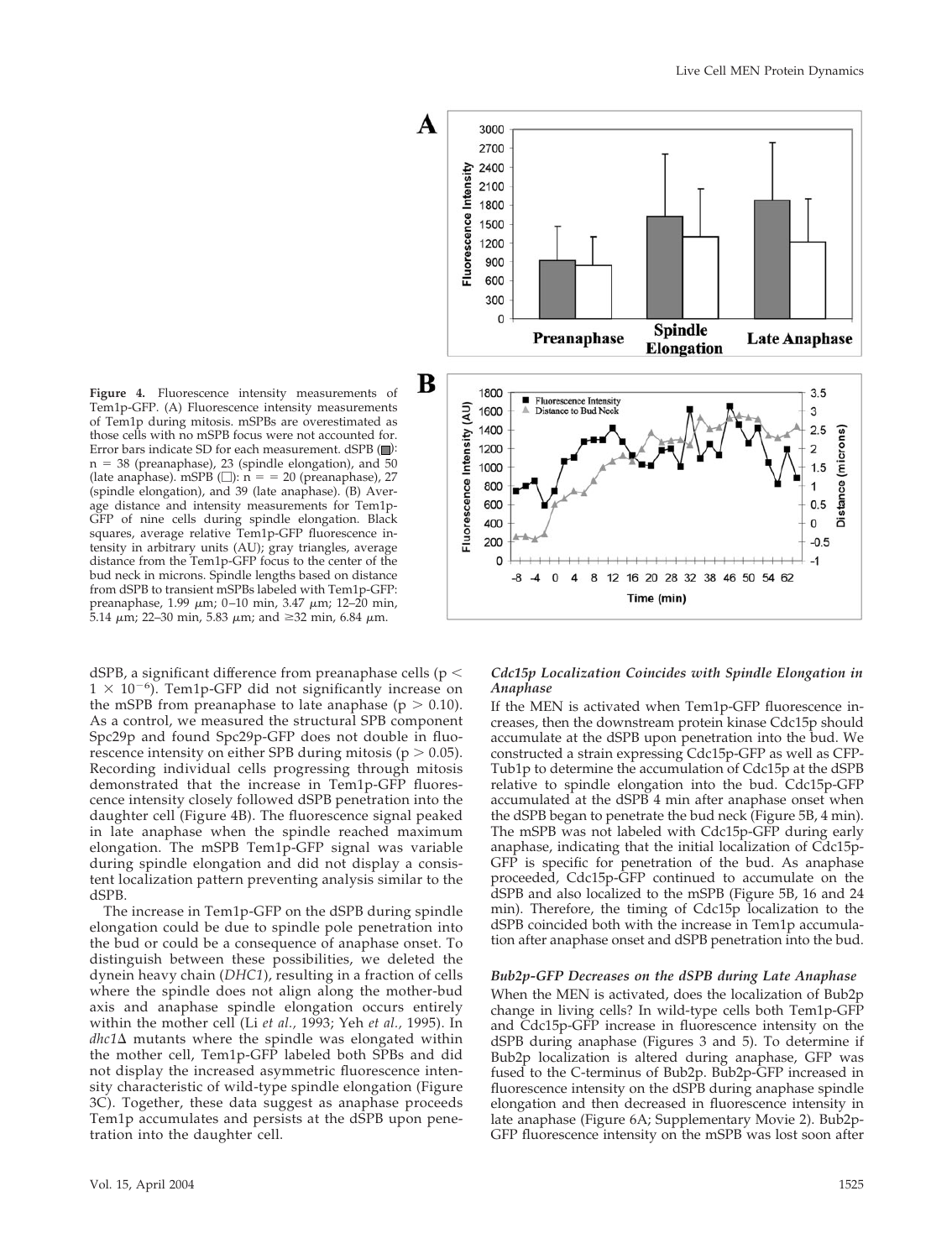

**Figure 5.** Live cell localization of Cdc15p-GFP during anaphase (Bar,  $5 \mu m$ ). (A) Mitotic spindle elongation marked by CFP-Tub1p. The frame before spindle extension, visualized by CFP-Tub1p, was designated as the initial time point in this experiment. Penetration of the bud neck occurred at  $t = 4$  min. (B) Cdc15p-GFP localization during anaphase spindle elongation. (0 min) Cdc15p-GFP does not localize to SPBs. (4 min) On mitotic spindle elongation Cdc15p-GFP accumulates on the dSPB. (16 min, 24 min) Accumulation of Cdc15p-GFP occurred on both SPBs in late anaphase.

anaphase onset (Figure 6A). Measuring the fluorescence intensity of Bub2p-GFP in individual cells during spindle elongation demonstrated Bub2p-GFP levels decreased from the dSPB in either midanaphase (Figure 6B) or when the spindle pole reached the distal daughter cell cortex in late anaphase (Figure 6C). The quantitative fluorescence intensity measurements of Tem1p-GFP, Spc29p-GFP, and Bub2p-GFP are plotted schematically in Figure 6D for direct comparison of these probes. From these quantitative data, we conclude Bub2p is lost from the dSPB in mid-to-late anaphase when Tem1p localization becomes most abundant.

# *Compartmentalization of Lte1p Is Restricted to the Daughter Cell Cortex*

The inhibitory activity of the spindle position checkpoint on Tem1p may be counteracted by Lte1p once the dSPB segregates into the bud (Bardin *et al.,* 2000; Pereira *et al.,* 2000). The increase in Tem1p at the dSPB in the bud could result from an interaction between Tem1p and a large fraction of Lte1p in the bud cytosol that activates mitotic exit. Alternatively, the majority of Lte1p could localize to the bud cortex predicting Tem1p-Lte1p interactions rely on dynamic protein exchange in the cytoplasm. To determine the localization of the MEN activator Lte1p in more detail, we introduced three tandem copies of GFP at the C-terminus of Lte1p (Lte1p-3xGFP). Lte1p-3xGFP was characterized in

wild-type cells by deconvolution microscopy and three-dimensional reconstruction (Figure 7, Supplementary Movie 3). Three-dimensional lateral projections of 23 cells showed that all of the detectable Lte1p-3xGFP is unevenly distributed to the periphery of the cell adjacent to the plasma membrane (our unpublished results). Because the majority of Lte1p localizes to the bud cortex, Tem1p-Lte1p interactions must be dynamic if Lte1p affects Tem1p localization at the dSPB.

# *Characterization of Tem1p-GFP Dynamics by FRAP*

We examined Tem1p at the dSPB in more detail to understand the mechanisms that underlie Tem1p dynamics and accumulation during activation of mitotic exit. The increase in Tem1p-GFP at the dSPB in late anaphase as well as the localization of Lte1p to the bud cortex suggests Tem1p is dynamic and exchanges between the cytoplasm and spindle pole. Alternatively, Tem1p could bind tightly to the dSPB in late anaphase. To determine if Tem1p is dynamic, we photobleached Tem1p-GFP in late anaphase during mitotic exit and quantified Tem1p-GFP recovery to the dSPB (Figure 8, A and B). Kinetic analysis of recovery indicated a fast and a slow phase to Tem1p-GFP recovery. An example of a single exponential and a biphasic fit to the experimental data is shown in Figure 8, C and D. The fast fraction of Tem1p-GFP has an average half-recovery time  $(t_{1/2})$  of 4.50  $\pm$  2.29 s (mean  $\pm$  SD) with 56.5% of the recovery to the dSPB due to the fast fraction (Table 3). The slow fraction of Tem1p-GFP had a  $t_{1/2}$  of 133  $\pm$  85.5 s and 43.5% recovery to the dSPB was contributed by the slow fraction (Table 3). The total recovery (*R*) of Tem1p-GFP to the dSPB was 61.2% over the 5-min imaging interval.

The high temporal resolution required to resolve the two kinetic phases of Tem1p-GFP limited image acquisition to single Z-planes. To determine if shifts in the Z-focal plane of the mitotic spindle or subtle photobleaching during image acquisition resulted in only  $\sim 61\%$  fluorescence recovery to the dSPB, we photobleached cells and acquired a single five-plane Zseries at 5 and 10 min after the laser pulse. The calculated *R* value of Tem1p-GFP at the dSPB using this approach was 96%  $(n = 5)$ , indicating that Tem1p at the dSPB exchanges nearly completely with the cytoplasmic pool within 10 min. Thus, Tem1p is dynamic at the dSPB in late anaphase.

# *Tem1p-GFP Distribution Responds to Active Spindle Positioning*

The dynamics of Tem1p at the dSPB may reflect the ability of Tem1p to respond to positional cues during spindle orientation. In wild-type cells Tem1p preferentially localizes to the dSPB as it positions along the mother-bud axis (Figure 3A). Tem1p persistence at the dSPB in anaphase, instead of just an increase in localization, may be the key to signaling mitotic exit. Oscillations of wild-type preanaphase spindles within the mother cell before spindle alignment and establishment of Tem1p-GFP asymmetry are rare. To examine Tem1p-GFP on spindle poles orienting along the motherbud axis, we examined Tem1p-GFP in *kar9* $\Delta$  mutants defective in nuclear positioning (Miller and Rose, 1998). Tem1p-GFP transiently accumulated on either spindle pole in these mutants when the spindle was approximately parallel to the bud neck (Figure 9A, Supplementary Movie 4). Preferential Tem1p-GFP distributions on a single SPB before anaphase were not sufficient for mitotic exit because the cell remained arrested until the spindle reoriented along the mother-bud axis (Figure 9A). Further, passage of the spindle through the bud neck did not irreversibly increase Tem1p-GFP. The spindle could transiently enter the bud causing an increase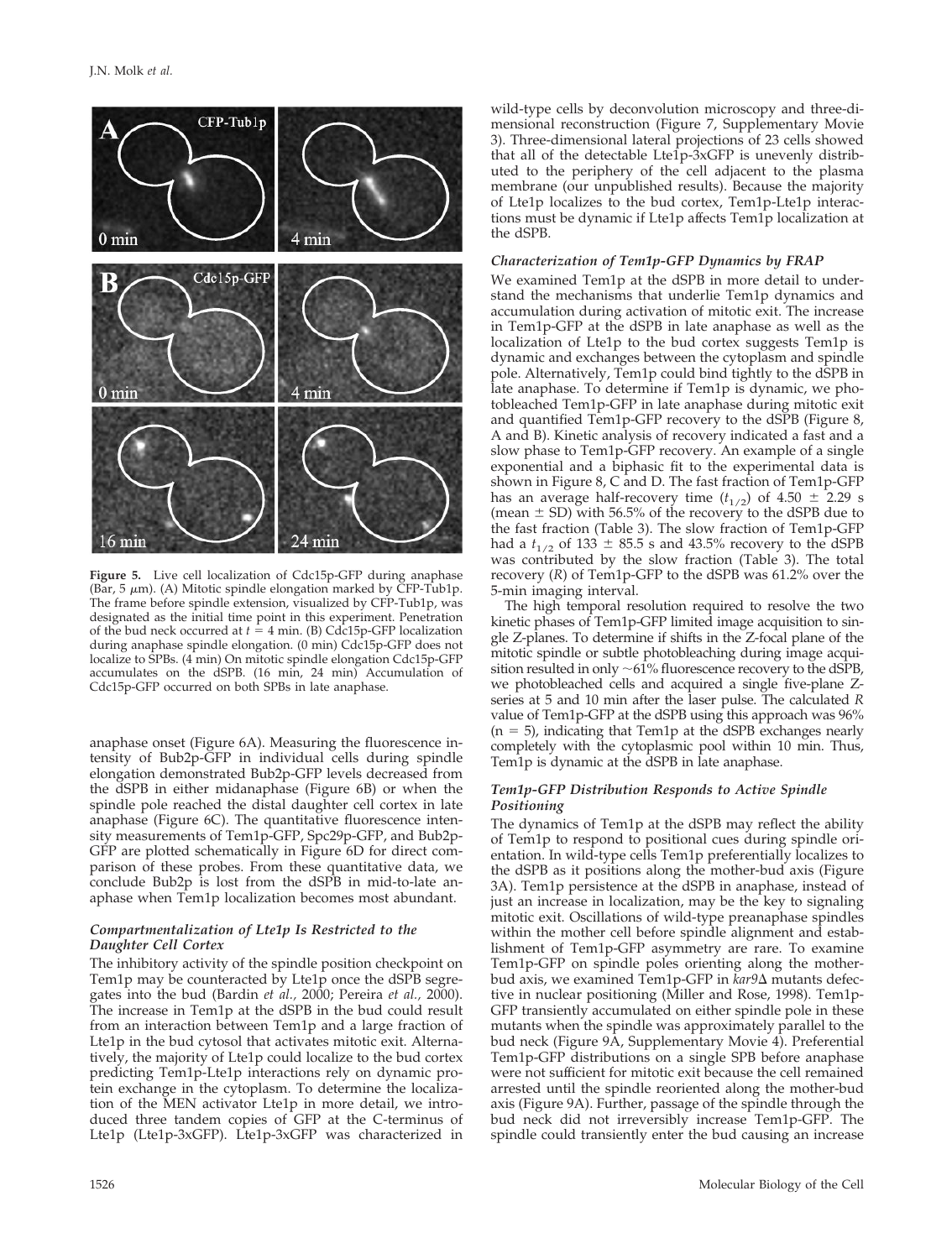

**Figure 6.** Bub2p-GFP fluorescence intensity analysis. (A) Bub2p-GFP localization in living cells. DIC image is inset to fluorescence image (Bar, 5 m for fluorescence image). (0 min, 2 min) Bub2p-GFP localizes to both SPBs. (11 min, 16 min) Bub2p-GFP increases on the dSPB and is lost from the mSPB. (21 min, 25 min) Bub2p-GFP is lost from the dSPB. (B) Example of Bub2p-GFP fluorescence intensity decrease on the dSPB in midanaphase. Large gray arrow, spindle elongation; black arrow, maximum spindle extension. Black squares, fluorescence intensity in arbitrary units (AU); gray triangles, distance to bud neck in micrometers. (C) Example of Bub2p-GFP fluorescence intensity decrease on the dSPB in late anaphase. Large gray arrow, spindle elongation; black arrow, maximum spindle extension. Black squares, fluorescence intensity in arbitrary units (AU); gray triangles, distance to bud neck in microns. (D) Summary of Tem1p-GFP, Spc29p-GFP, and Bub2p-GFP quantitative measurements. Arbitrary fluorescence intensity scale is derived from the approximate fluorescence intensity of each probe as measured in the previous figures.

of Tem1p-GFP on the dSPB and then move back into the mother cell resulting in decreased fluorescence intensity (Figure 9A, 34 and 38 min). On spindle elongation, Tem1p-GFP accumulated on the SPB positioned in the daughter cell (Figure 9A, 62 min).

By designating the SPB that eventually enters the bud as the dSPB and the SPB that is retained in the mother cell as the mSPB, we plotted the change in Tem1p-GFP fluorescence intensity for each SPB as well as the distance from the SPB to the bud neck (Figure 9B, dSPB, and C, mSPB). The fluorescence intensity of the dSPB dramatically increased when penetration into the daughter cell occurred. Additionally, the dSPB appeared to stabilize in fluorescence intensity near the bud neck before penetration into the daughter cell, similar to the situation during wild-type spindle positioning in preanaphase. Finally, the persistence of Tem1p on the dSPB is a consequence of entry into the bud and presumably signals mitotic exit.

#### *Lte1p Is Required for Tem1p-GFP Localization during Mitotic Exit*

How Lte1p at the bud cortex may regulate dynamic Tem1p in the cytoplasm is still unclear. The restriction of Lte1p to tribute to the specific accumulation of Tem1p on the dSPB upon penetration into the bud. To determine if Lte1p contributes to Tem1p-GFP localization during mitotic exit, we compared the fluorescence intensity of Tem1p-GFP on the dSPB in late anaphase between wild-type strains and  $lte1\Delta$ cells (Figure 10A). As a control, we deleted *ASE1*. Deletion of *ASE1* results in a delay in anaphase onset (Schuyler *et al.,* 2003) but does not change the timing of anaphase or mitotic exit (Figures 1 and 2), predicting Tem1p-GFP fluorescence intensity should not be different from wild-type levels. The fluorescence intensity of Tem1p-GFP in *ase1* $\Delta$  cells was not significantly different from wild-type cells, with the ratio of Tem1p-GFP fluorescence intensity in the mutant cells to Tem1p-GFP fluorescence intensity in wild-type cells equaling 1.08:1.00 ( $p > 0.10$ ). In contrast, Tem1p-GFP is significantly reduced in *lte1* $\Delta$  cells grown at 32°C (fluorescence intensity ratio 0.54:1.00;  $p < 1 \times 10^{-7}$ ). Analysis of Bub2p-GFP on the dSPB in wild-type and  $lte1\Delta$  cells grown at 32 $^{\circ}$ C indicated there was no significant loss of Bub2p-GFP fluorescence intensity (our unpublished results). Thus, Tem1p localization to the dSPB is specifically promoted by Lte1p in vivo.

the bud during preanaphase and early anaphase could con-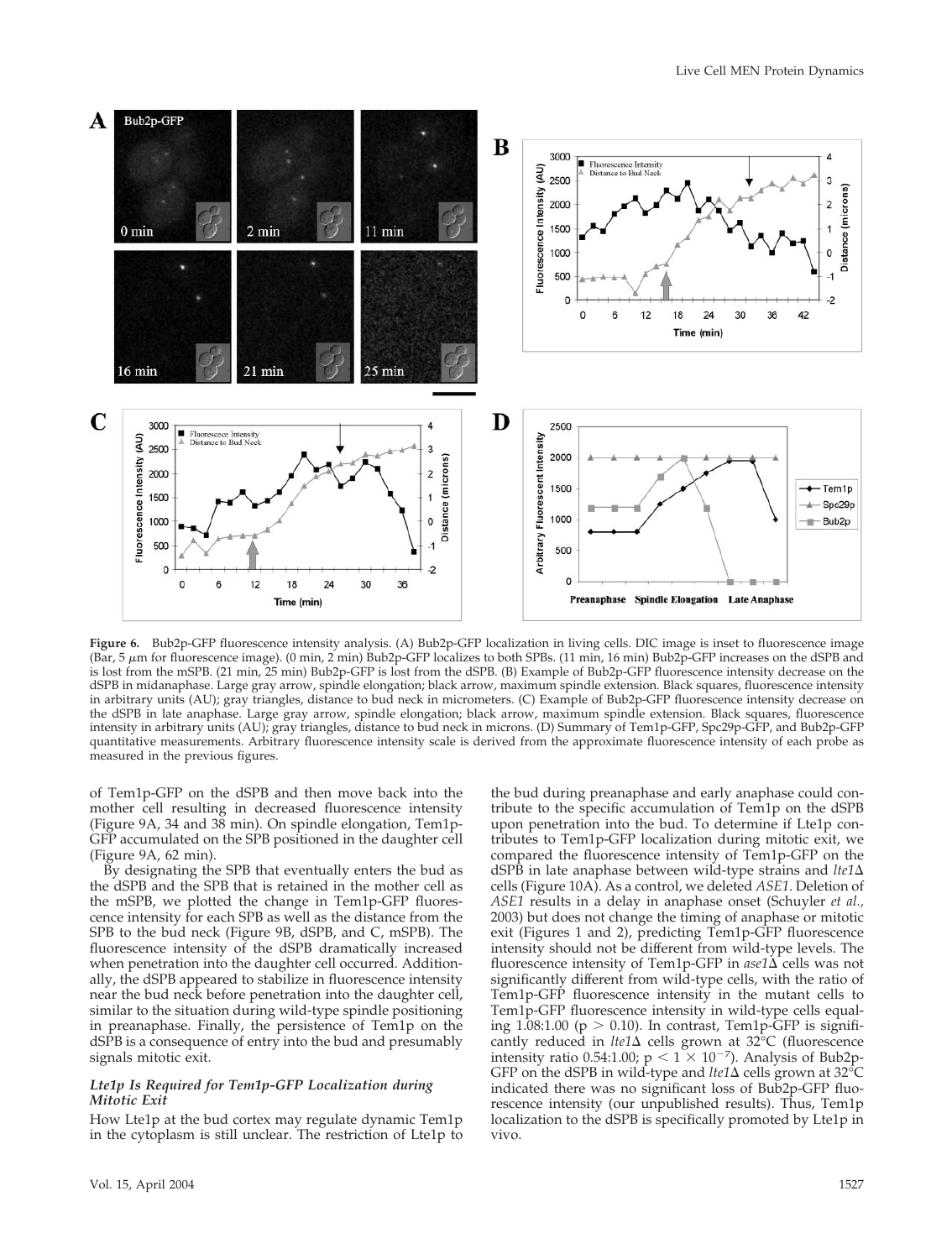

#### **Figure 7.** Native level Lte1p-3xGFP is localized to the daughter cell cortex. (A) An example of a deconvolved cell in two dimensions (Bar, 2  $\mu$ m). (B–D) Projections of the three-dimensional image show that all of the Lte1p-3xGFP is localized to the periphery of the cell next to the cortex and is not associated with any internal structure within the bud.

# *Microtubule Motor Proteins and Kar9p Regulate Tem1p-GFP Localization in Late Anaphase*

Because Tem1p-GFP fluorescence intensity varies with spindle positioning (Figure 9), it is possible that factors involved in nuclear orientation can also moderate the amount of Tem1p-GFP found on spindle poles. By analyzing Tem1p-GFP on the dSPB in late anaphase of properly positioned spindles, we could determine the effect of spindle orientation factors on Tem1p-GFP abundance (Figure 10B). Deletion of the cytoplasmic dynein heavy chain (*DHC1*) significantly decreased Tem1p-GFP fluorescence intensity on the dSPB of properly elongated spindles in the bud (fluorescence intensity ratio =  $0.63:1.00$ ; p <  $1 \times 10^{-4}$ ). In *dhc1* $\Delta$  cells Bub2p-GFP fluorescence intensity was not altered significantly in any stage of the cell cycle (our unpublished results), indicating the loss of fluorescence is specific for Tem1p. Tem1p-GFP fluorescence intensity was reduced by deleting the microtubule motor protein *KIP2* (fluorescence intensity ratio =  $0.72:1.00$ ;  $p < 0.013$ ) and spindle orientation factor *KAR9* (fluorescence intensity ratio =  $0.76:1.00$ ; p < 0.02). In contrast, loss of Bud6p, a cortical protein involved in Kar9p-independent spindle orientation (Segal *et al.,* 2002) had no effect on the accumulation of Tem1p-GFP at the dSPB in late anaphase (fluorescence intensity ratio  $= 1.00:1.00; p >$ 0.10). Finally, deletion of the microtubule motor protein *KIP3* resulted in increased Tem1p-GFP localization to the dSPB compared with wild-type controls in late anaphase (fluorescence intensity ratio = 1.43:1.00,  $p < 0.01$ ). Thus, Dhc1p and other spindle orientation factors regulate Tem1p abundance and persistence in late anaphase.

## **DISCUSSION**

Using quantitative live cell microscopy we have investigated the dynamics of MEN proteins during mitotic exit. Passage of the spindle pole into the bud, and not contact with the distal bud cortex, signaled mitotic exit (Figures 1 and 2). Positioning of the dSPB at the bud neck and subsequent entry into the daughter cell resulted in the increased accumulation of Tem1p at the dSPB relative to the mSPB (Figures 3 and 4). These data indicate that Tem1p on the dSPB does not need to contact the distal bud cortex to either facilitate Tem1p accumulation on the dSPB or to activate mitotic exit. The increased Tem1p localization to the dSPB once in the bud could merely reflect a programmed increase in Tem1p protein levels that peak in telophase (Bardin *et al.,* 2000) or SPB maturation during mitosis. Using mal-oriented spindles, we showed that positioning along the mother-bud axis rather than the time spent in preanaphase or anaphase generates Tem1p-GFP asymmetry (Figures 3C and 9). Additionally, increases in fluorescence intensity occurred when the spindle pole entered the daughter cell (Figures 3C and 9). Thus, Tem1p localization responds to the spatial movement of the mitotic spindle and entry into the bud.

Determining the mechanism of Tem1p accumulation on the dSPB requires information about both the factors that regulate Tem1p localization and the dynamics of Tem1p. To understand the regulation of Tem1p-GFP abundance on the dSPB, we examined Tem1p-GFP in *lte1* $\Delta$  cells. The majority of Lte1p localizes to the bud cortex and could promote Tem1p localization to the dSPB in the bud (Figure 7). In the absence of Lte1p the abundance of Tem1p is significantly diminished (Figure 10A). Importantly, this indicates that if a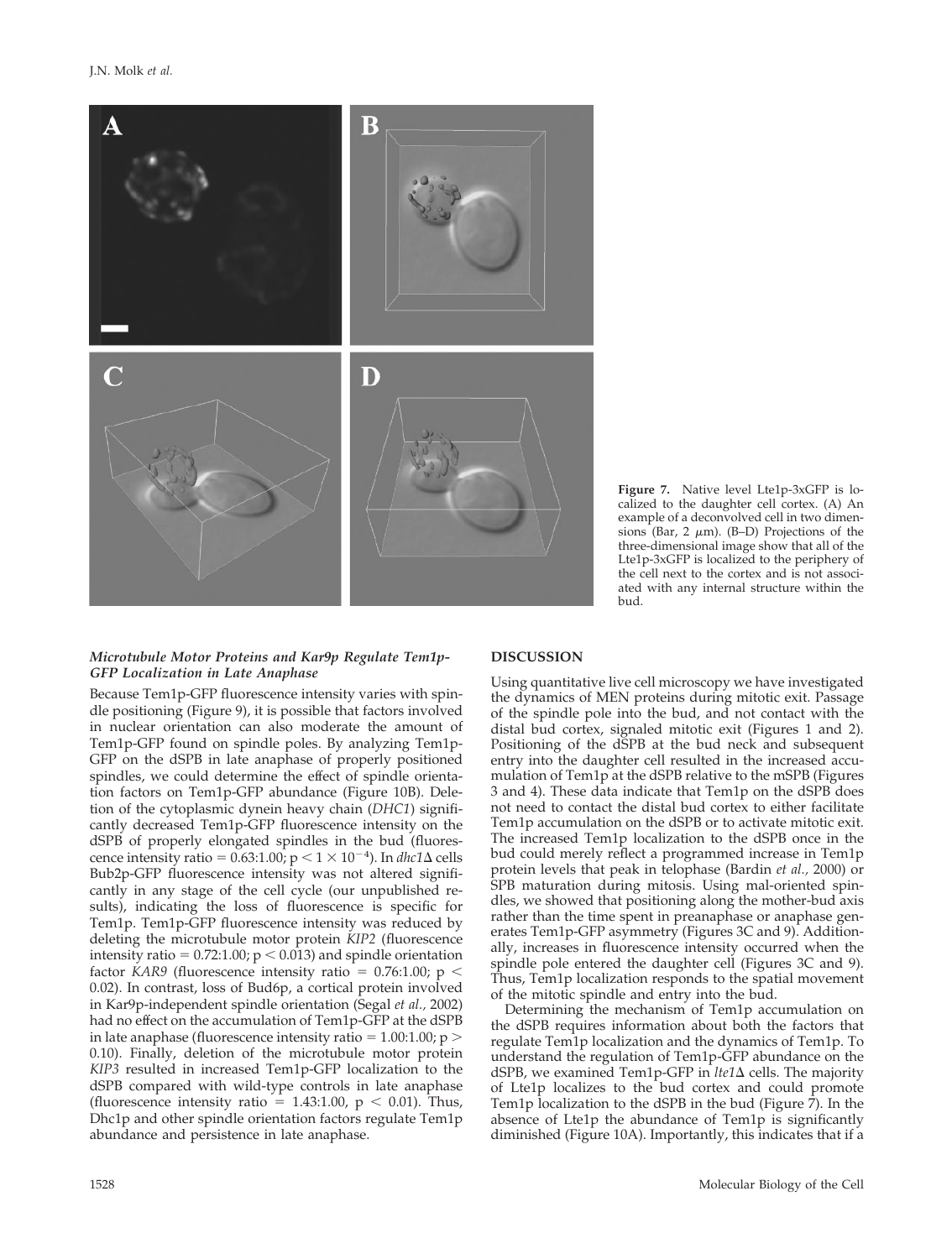

**Figure 8.** FRAP of Tem1p-GFP in late anaphase. Fluorescence intensity is recorded in arbitrary units (AU). (A) Prebleach  $t = -3$  s; time of photobleaching  $t = 0$  s; recovery  $t = 160$  s (Bar, 5  $\mu$ m). (B) Quantified recovery of fluorescence for the same dSPB photobleached in A. (C) Comparison of experimental data (black squares) with single exponential best-fit data (gray triangles). (D) Comparison of experimental data (black squares) with biphasic exponential best fit data (gray triangles). See MATERIALS AND METHODS for details of analysis.

"threshold" level of Tem1p on the dSPB exists that must be surpassed before mitotic exit is activated, this threshold is low in *lte1* $\Delta$  mutants. Because dSPB penetration into the bud results in activation of mitotic exit, Tem1p-Lte1p interactions either have to occur in the cytoplasm or Tem1p interacts with Lte1p at the bud cortex and then relocalizes to the dSPB. Because there is no evidence that Tem1p localizes to the bud cortex, most likely Tem1p and Lte1p interact in the cytoplasm, suggesting Lte1p may be dynamic and exchange between the bud cortex and the cytoplasmic protein pool. In support of this hypothesis, a cytoplasmic pool of Lte1p has

| Table 3. FRAP of Tem1p-GFP on the anaphase dSPB                   |  |                                                       |  |  |  |  |  |  |  |  |  |
|-------------------------------------------------------------------|--|-------------------------------------------------------|--|--|--|--|--|--|--|--|--|
| Probe                                                             |  | $k_f$ $t_{1/2}f$ $f_f^a$ $k_s$ $t_{1/2}s$ $f_s$ $R^b$ |  |  |  |  |  |  |  |  |  |
| Tem1p-GFP 0.203 4.50 56.5 0.0103 133 43.5 62.1                    |  |                                                       |  |  |  |  |  |  |  |  |  |
| $3 \times 11$ ( $1$ ) ( $1$ ) ( $1$ ) ( $1$ ) ( $1$ ) ( $100$ ) ( |  |                                                       |  |  |  |  |  |  |  |  |  |

All fraction of recovery values are given as percentages  $(f \times 100)$  of the total recovery *R*.

<sup>b</sup> *R* was corrected for the amount of Tem1p-GFP photobleached by the laser pulse (see MATERIALS AND METHODS).

been shown to exist during mitotic exit (Castillon *et al.,* 2003). Lte1p has been linked with Ras function and the Lte1p GEF domain is not necessary for mitotic exit (Yoshida *et al.,* 2003). Our data indicate that Lte1p may function to promote Tem1p localization at the dSPB. One possibility is that Tem1p localization is controlled by Lte1p independently of Lte1p GEF activity. Tem1p has a high rate of GDP release in vitro (Geymonat *et al.,* 2002), suggesting the intrinsic nucleotide dynamics of Tem1p may not need to be supplemented by Lte1p GEF activity to drive mitotic exit. Lte1p could serve as a redundant mechanism at physiological temperatures to ensure Tem1p localizes to the dSPB in sufficient amounts to interact with Cdc15p for mitotic exit to occur.

To examine Tem1p dynamics and test if Tem1p is stable or exchanges with the cytoplasmic protein pool at the dSPB in late anaphase, we photobleached Tem1p-GFP. This analysis revealed two kinetic fractions of Tem1p at the dSPB in late anaphase (Figure 8, Table 3). What are possible explanations for the biphasic recovery of Tem1p-GFP to the dSPB? Local diffusion of Tem1p to the dSPB may account for the fast phase, and a second mechanism may account for the slow phase, perhaps interactions with different binding partners including Bub2p, Cdc15, or other proteins. The two fractions could reflect the nucleotide hydrolysis states of Tem1p during mitotic exit. Alternatively, the two phases may represent interactions with different subsets of proteins at the dSPB, such as Tem1p-Cdc15p and Tem1p-Bub2p interactions, or transport of Tem1p by different microtubule motor proteins. Although the nature of the biphasic recovery remains unknown, our FRAP measurements demonstrate Tem1p at the dSPB rapidly exchanges with the cytoplasmic protein pool.

Tem1p protein exchange at the dSPB as well as the positional changes in Tem1p-GFP fluorescence intensity during spindle positioning (Figures 3 and 9) suggest that pulling or pushing forces could result in rapid changes in Tem1p abundance. In wild-type cells, microtubules from the mSPB probe the mother cell cortex rather than forming prolonged attachments that promote force generation (Figure 4; Shaw *et al.,* 1997b). The transient localization of Tem1p-GFP at the mSPB may reflect the lack of microtubule attachments that generate force in the mother cell. A prediction from our data is that there is greater net force on the dSPB during mitosis, especially in anaphase. Similarly, dynein generates a dominant force to move the nucleus through the bud neck (Yeh *et al.,* 1995, 2000) and Dhc1p is needed to concentrate Tem1p-GFP on the dSPB in late anaphase (Figure 10B). This suggests Tem1p localization depends on either microtubule dynamics, transport by microtubule motor proteins, or force generation. Because the plus-end motor Kip2p also decreases Tem1p-GFP at the dSPB, a more general defect in either nuclear migration or microtubule dynamics likely regulate Tem1p abundance at the dSPB. Deletion of *KIP3* results in an increase in Tem1p-GFP on the dSPB. This result could be an indirect effect due to a delay in the cell cycle in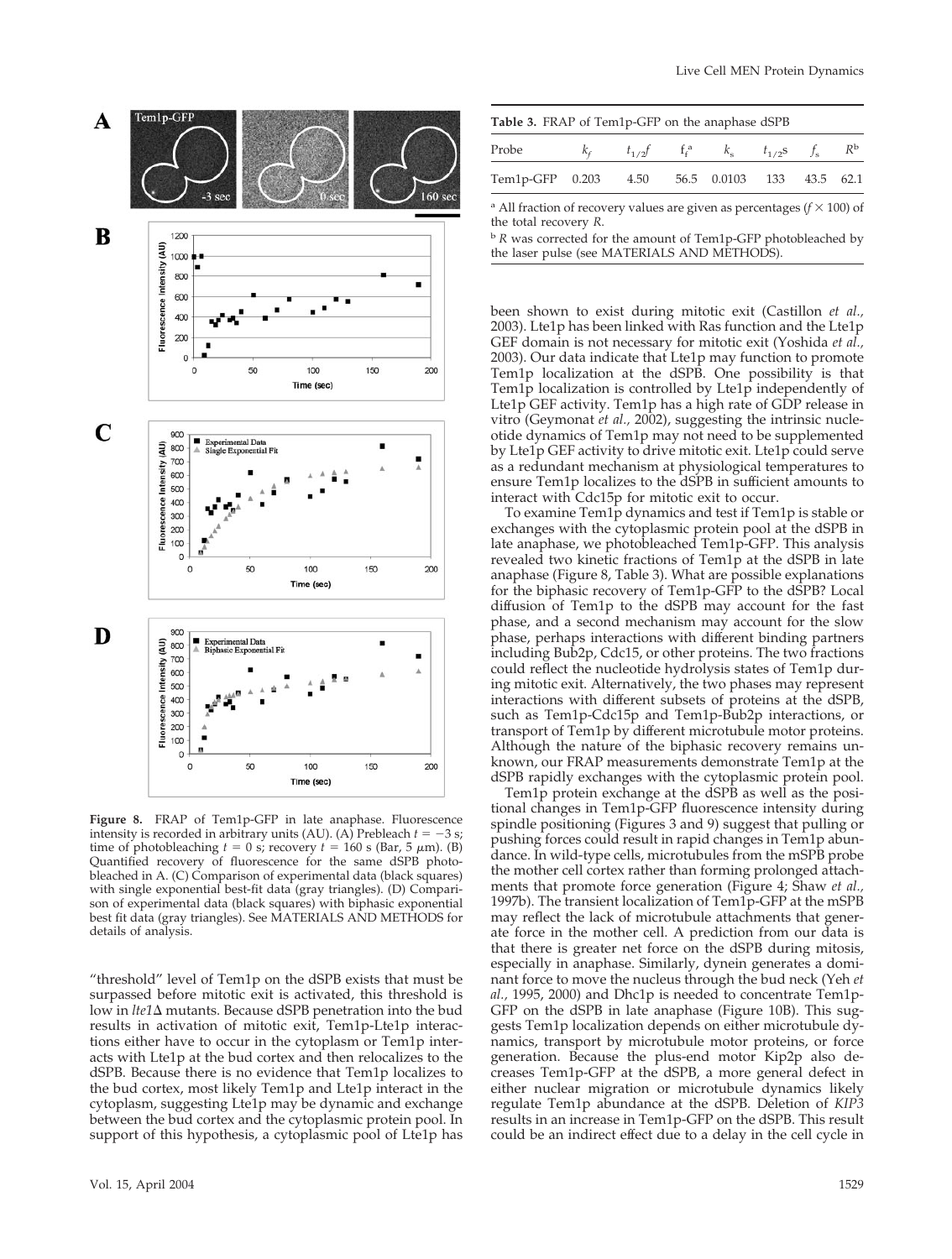

Figure 9. Spindle reorientation results in accumulation of Tem1p-GFP on the SPB that enters the bud in *kar9* $\Delta$  mutants. (A) Selected frames from a movie showing changes in Tem1p-GFP fluorescence intensity during active reorientation of mitotic spindle. Arrow denotes SPB that will enter bud (Bar, 5  $\mu$ m). (B) Quantified changes of Tem1p-GFP fluorescence in arbitrary units (AU; black squares) and distance from the bud neck in microns (gray triangles) for the dSPB in A. (C) Measured changes of Tem1p-GFP fluorescence in arbitrary units (AU; black squares) and distance from the bud neck in microns (gray triangles) for the mSPB from the cell in A. The line gap in distance data points correlates with images where no mSPB signal was detected; in these cases the fluorescence intensity was recorded as zero.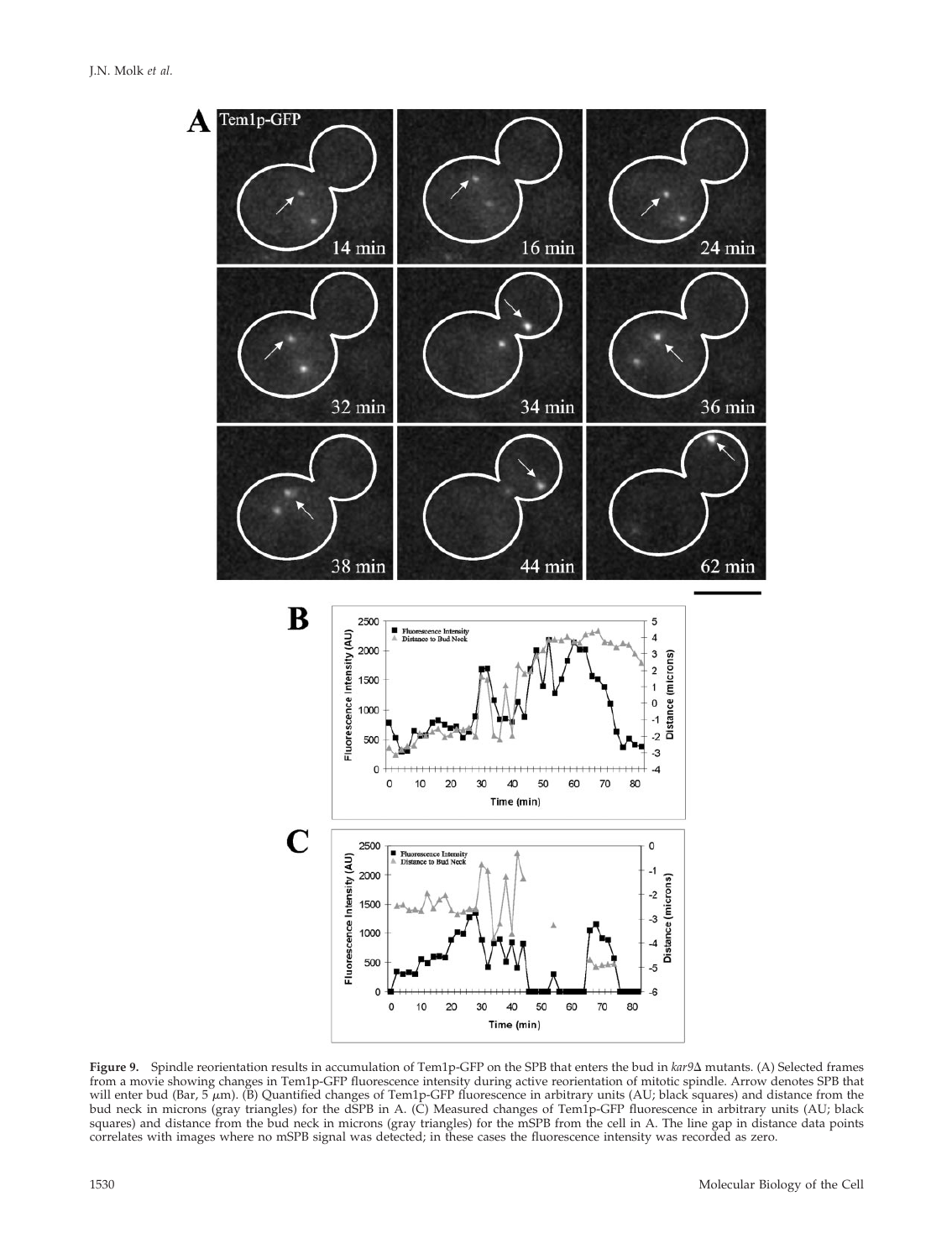

**Figure 10.** Fluorescence ratio of Tem1p-GFP accumulation on the dSPB in late anaphase cells. (A) The fluorescence intensity on the dSPB of Tem1p-GFP in *ase1*∆ or *lte1*∆ mutants was divided by the fluorescence intensity of wild-type Tem1p-GFP in late anaphase to generate a fluorescence intensity ratio. Gray bar indicates nonsignificant differences from wild-type; black bar indicates significant difference from wild-type. At least 25 individual cells were measured and averaged for each strain. (B) Tem1p-GFP fluorescence intensity ratio in spindle orientation factors and microtubule motor mutant cells. Gray bars indicate nonsignificant deviation from wildtype fluorescence intensity and black bars denote significant changes from wild-type fluorescence intensity. At least 25 individual cells were measured and averaged for each strain.

*kip3∆* mutants (Straight *et al.,* 1998), a phenotype we have seen in other mutants delayed in the cell cycle (our unpublished results). How do Dhc1p and Kip2p promote Tem1p abundance at the dSPB? One possibility is that both Dhc1p and Kip2p transport Tem1p in different directions along the microtubules. Alternatively, forces or tension at the dSPB may be a general mechanism that regulates Tem1p accumulation. However, the molecular mechanism of Tem1p loss from the dSPB in  $dhc1\Delta$  cells requires further study.

After the increased accumulation of Tem1p at dSPB upon penetration of the bud neck, Cdc15p initially accumulated on the dSPB and subsequently localized to both SPBs (Figure 5), whereas Bub2p decreased from spindle poles in mid-tolate anaphase (Figure 6). Coupling this data with our observations on Tem1p, we can envision a model for mitotic exit that integrates protein dynamics. In wild-type cells with properly positioned preanaphase spindles, Tem1p accumulation is antagonized by Bub2p at the dSPB. Bub2p inhibition prevents Tem1p and Cdc15p accumulation at the dSPB. Factors that promote Tem1p accumulation may include Dhc1p, Lte1p, tension or force, unknown accessory factors, and position relative to the bud. The positional dependence for Tem1p localization to the dSPB may also be due to a gradient of Tem1p in the GTP bound form that is found in the bud. On anaphase onset and dSPB penetration into the

bud a switch is activated allowing Cdc15p to accumulate on the dSPB. Because Cdc15p is activated, Bub2p localization to the dSPB is not favored. A feedback loop could exist at this point, where Cdc15p promotes Tem1p accumulation to allow more Cdc15p accumulation at the dSPB, while Cdc15p prevents Bub2p binding to the dSPB. Tem1p and Cdc15p accumulate on the dSPB to signal mitotic exit, whereas Bub2p is either released from the dSPB or has its binding sites at the dSPB filled by the Tem1p-Cdc15p complex. The switch to persistent Tem1p-Cdc15p signaling allows mitotic exit to proceed.

In conclusion, we provide evidence that the accumulation of dynamic Tem1p as spindle poles pass the bud neck and a change in Bub2p distribution correlates with mitotic exit. The dynamic nature of Tem1p allows it to respond quickly to changes within the cell, making Tem1p an ideal spatial sensor in vivo. The discovery of a protein intimately linked to both spindle positioning and activating mitotic exit will allow dissection of the connections between forces that position structures and cell signaling networks during the cell cycle.

#### **ACKNOWLEDGMENTS**

Part of this work was carried out at the W.M. Keck Foundation Imaging Facility at the Whitehead Institute. We are grateful to the Bloom, Salmon, and Pellman laboratories for helpful suggestions and critical evaluations of the manuscript. We thank Dale Beach, Jennifer DeLuca, Benjamin Glick, Ben Moree, John Pringle, Marisa Segal, and Jennifer Stemple for reagents, strains, and advice. J.N.M. thanks members of the Bloom and Salmon laboratories for patiently training him and Vincent Klink, Chia-wei Tsai, and Stephen Wolniak for years of instruction on how to do "good science." This work was supported by National Institutes of Health Grants GM61345–01 (D.P.), GM-24364 (E.D.S.), and GM-32238 (K.B.).

#### **REFERENCES**

Adames, N.R., Oberle, J.R., and Cooper, J.A. (2001). The surveillance mechanism of the spindle position checkpoint in yeast. J. Cell Biol. *153,* 159–168.

Alexandru, G., Zachariae, W., Schleiffer, A., and Nasmyth, K. (1999). Sister chromatid separation and chromosome re-duplication are regulated by different mechanisms in response to spindle damage. EMBO J. *18,* 2707–2721.

Bardin, A.J., and Amon, A. (2001). Men and sin: what's the difference? Nat. Rev. Mol. Cell. Biol. *2,* 815–826.

Bardin, A.J., Visintin, R., and Amon, A. (2000). A mechanism for coupling exit from mitosis to partitioning of the nucleus. Cell *102,* 21–31.

Bi, E., Maddox, P., Lew, D.J., Salmon, E.D., McMillan, J.N., Yeh, E., and Pringle, J.R. (1998). Involvement of an actomyosin contractile ring in Saccharomyces cerevisiae cytokinesis. J. Cell Biol. *142,* 1301–1312.

Bi, E., and Pringle, J.R. (1996). ZDS1 and ZDS2, genes whose products may regulate Cdc42p in Saccharomyces cerevisiae. Mol. Cell. Biol. *16,* 5264–5275.

Bloecher, A., Venturi, G.M., and Tatchell, K. (2000). Anaphase spindle position is monitored by the BUB2 checkpoint. Nat. Cell Biol. *2,* 556–558.

Byers, B., and Goetsch, L. (1975). Behavior of spindles and spindle plaques in the cell cycle and conjugation of Saccharomyces cerevisiae. J. Bacteriol. *124,* 511–523.

Castillon, G.A., Adames, N.R., Rosello, C.H., Seidel, H.S., Longtine, M.S., Cooper, J.A., and Heil-Chapdelaine, R.A. (2003). Septins have a dual role in controlling mitotic exit in budding yeast. Curr. Biol. *13,* 654–658.

Daum, J.R., Gomez-Ospina, N., Winey, M., and Burke, D.J. (2000). The spindle checkpoint of Saccharomyces cerevisiae responds to separable microtubuledependent events. Curr. Biol. *10,* 1375–1378.

Fesquet, D., Fitzpatrick, P.J., Johnson, A.L., Kramer, K.M., Toyn, J.H., and Johnston, L.H. (1999). A Bub2p-dependent spindle checkpoint pathway regulates the Dbf2p kinase in budding yeast. EMBO J. *18,* 2424–2434.

Fraschini, R., Formenti, E., Lucchini, G., and Piatti, S. (1999). Budding yeast Bub2 is localized at spindle pole bodies and activates the mitotic checkpoint via a different pathway from Mad2. J. Cell Biol. *145,* 979–991.

Geymonat, M., Spanos, A., Smith, S.J., Wheatley, E., Rittinger, K., Johnston, L.H., and Sedgwick, S.G. (2002). Control of mitotic exit in budding yeast. In